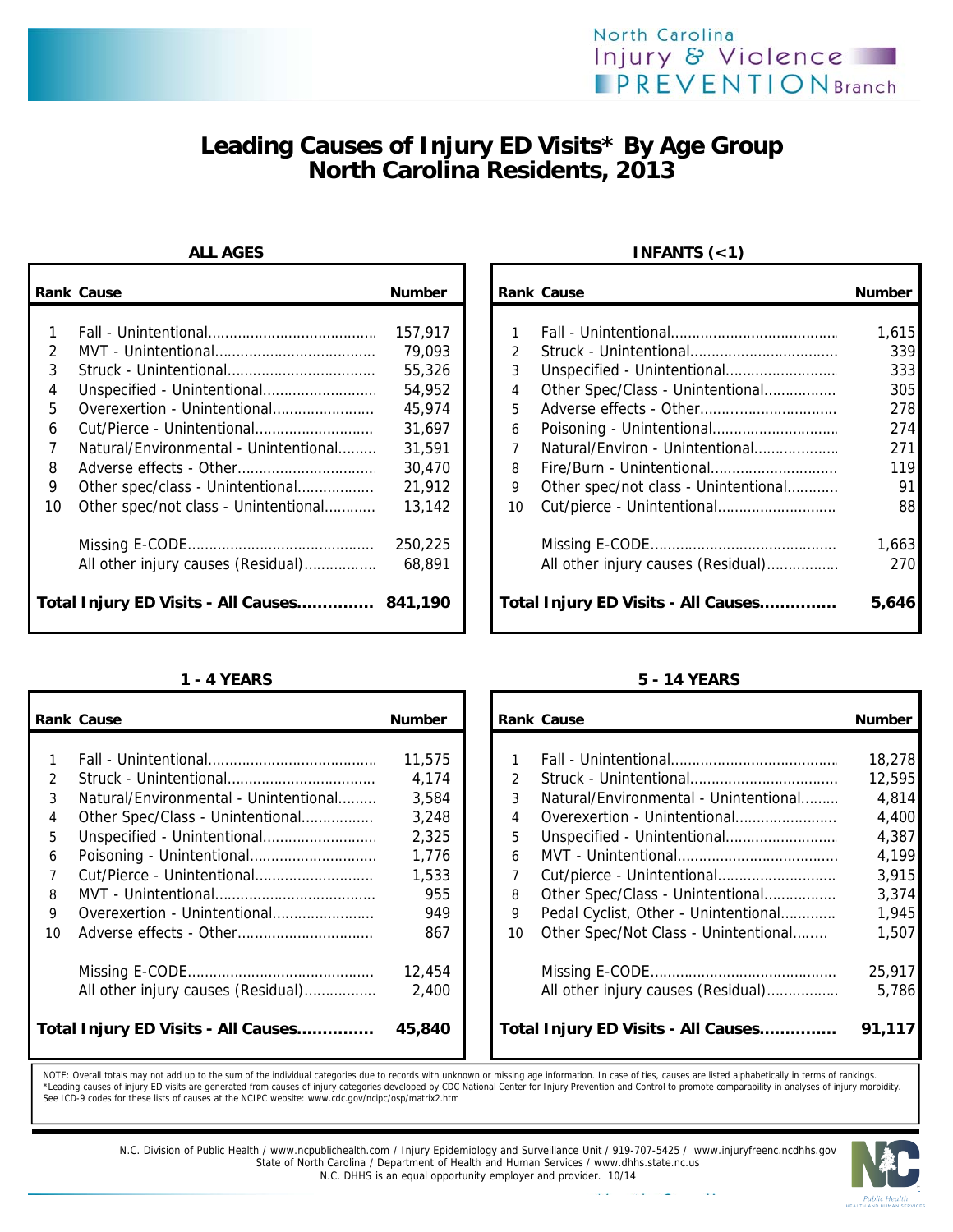

# **Leading Causes of Injury ED Visits\* By Age Group North Carolina Residents, 2013**

### **15 - 24 YEARS 25 - 44 YEARS**

|    | <b>Rank Cause</b>                           | <b>Number</b> |    | <b>Rank Cause</b>                           | <b>Number</b> |
|----|---------------------------------------------|---------------|----|---------------------------------------------|---------------|
|    |                                             |               |    |                                             |               |
|    |                                             | 20,361        |    |                                             | 30,552        |
| 2  |                                             | 13,968        |    |                                             | 29.717        |
| 3  |                                             | 12,667        | 3  |                                             | 19,470        |
| 4  | Overexertion - Unintentional                | 9.404         | 4  | Overexertion - Unintentional                | 18,816        |
| 5. |                                             | 8,558         | 5. |                                             | 14,721        |
| 6  |                                             | 6,599         | 6  |                                             | 10,802        |
|    | Natural/Environmental - Unintentional       | 5,099         |    | Natural/Environmental - Unintentional       | 8,752         |
| 8  |                                             | 3,969         | 8  |                                             | 6,526         |
| 9  |                                             | 3,237         | 9  | Other spec/not class - Unintentional        | 5,885         |
| 10 |                                             | 2,497         | 10 |                                             | 5.557         |
|    |                                             | 35,990        |    |                                             | 62,912        |
|    |                                             | 15,212        |    | All other injury causes (Residual)          | 23,988        |
|    | Total Injury ED Visits - All Causes 137,561 |               |    | Total Injury ED Visits - All Causes 237,698 |               |

|               | <b>Rank Cause</b>                           | <b>Number</b> |    | <b>Rank Cause</b>                    | <b>Number</b> |
|---------------|---------------------------------------------|---------------|----|--------------------------------------|---------------|
|               |                                             |               |    |                                      |               |
|               |                                             | 33,259        |    |                                      | 49,487        |
| $\mathcal{P}$ |                                             | 17,668        |    |                                      | 9,534         |
| 3             |                                             | 13,009        | 3  |                                      | 6.866         |
| 4             | Overexertion - Unintentional                | 9,808         | 4  |                                      | 5,211         |
| 5             |                                             | 9,345         | 5. |                                      | 3,230         |
| 6             |                                             | 7,600         | 6  | Natural/Environ - Unintentional      | 2,662         |
|               | Natural/Environ - Unintentional             | 6,409         |    | Overexertion - Unintentional         | 2.547         |
| 8             | Cut/pierce - Unintentional                  | 6,347         | 8  |                                      | 2,411         |
| 9             | Other spec/class - Unintentional            | 3,902         | 9  | Other spec/class - Unintentional     | 1.961         |
| 10            | Other spec/not class - Unintentional        | 2,671         | 10 | Other spec/not class - Unintentional | 1.194         |
|               |                                             | 55,590        |    |                                      | 55,663        |
|               | All other injury causes (Residual)          | 13,262        |    | All other injury causes (Residual)   | 3,538         |
|               | Total Injury ED Visits - All Causes 178,870 |               |    | Total Injury ED Visits - All Causes  | 144,304       |

|    | ank Cause                                  | <b>Number</b> |               | <b>Rank Cause</b>                     | <b>Number</b> |
|----|--------------------------------------------|---------------|---------------|---------------------------------------|---------------|
|    |                                            |               |               |                                       |               |
| 1. |                                            | 20,361        |               |                                       | 30,552        |
| 2  |                                            | 13,968        | $\mathcal{P}$ |                                       | 29,717        |
| 3  |                                            | 12,667        | 3             |                                       | 19,470        |
| 4  | Overexertion - Unintentional               | 9,404         | 4             | Overexertion - Unintentional          | 18,816        |
| 5  |                                            | 8,558         | 5.            |                                       | 14.721        |
| 6. |                                            | 6.599         | 6             |                                       | 10,802        |
| 7  | Natural/Environmental - Unintentional      | 5,099         |               | Natural/Environmental - Unintentional | 8,752         |
| 8. |                                            | 3,969         | 8             |                                       | 6,526         |
| 9  | Other Spec/Class - Unintentional           | 3,237         | 9             | Other spec/not class - Unintentional  | 5,885         |
| ١O |                                            | 2,497         | 10            |                                       | 5.557         |
|    |                                            |               |               |                                       |               |
|    |                                            | 35,990        |               |                                       | 62,912        |
|    | All other injury causes (Residual)         | 15,212        |               | All other injury causes (Residual)    | 23,988        |
|    | otal Injury ED Visits - All Causes 137,561 |               |               | Total Injury ED Visits - All Causes   | 237,698       |

### **45 - 64 YEARS AGES 65 & OVER**

|    | ank Cause                                  | <b>Number</b> |               | <b>Rank Cause</b>                    | <b>Number</b> |
|----|--------------------------------------------|---------------|---------------|--------------------------------------|---------------|
|    |                                            |               |               |                                      |               |
| 1. |                                            | 33,259        |               |                                      | 49,487        |
| 2  |                                            | 17,668        | $\mathcal{P}$ |                                      | 9,534         |
| 3  |                                            | 13,009        | 3             |                                      | 6,866         |
| 4  | Overexertion - Unintentional               | 9,808         | 4             |                                      | 5,211         |
| 5  |                                            | 9,345         | 5.            |                                      | 3,230         |
| 6. |                                            | 7,600         | 6             | Natural/Environ - Unintentional      | 2,662         |
| 7  | Natural/Environ - Unintentional            | 6,409         |               | Overexertion - Unintentional         | 2,547         |
| 8. | Cut/pierce - Unintentional                 | 6,347         | 8             |                                      | 2,411         |
| 9  | Other spec/class - Unintentional           | 3,902         | 9             | Other spec/class - Unintentional     | 1,961         |
| 10 | Other spec/not class - Unintentional       | 2,671         | 10            | Other spec/not class - Unintentional | 1,194         |
|    |                                            | 55,590        |               |                                      | 55,663        |
|    | All other injury causes (Residual)         | 13.262        |               | All other injury causes (Residual)   | 3.538         |
|    | otal Injury ED Visits - All Causes 178,870 |               |               | Total Injury ED Visits - All Causes  | 144,304       |

NOTE: Overall totals may not add up to the sum of the individual categories due to records with unknown or missing age information. In case of ties, causes are listed alphabetically in terms of rankings. \*Leading causes of injury ED visits are generated from causes of injury categories developed by CDC National Center for Injury Prevention and Control to promote comparability in analyses of injury morbidity.<br>See ICD-9 code